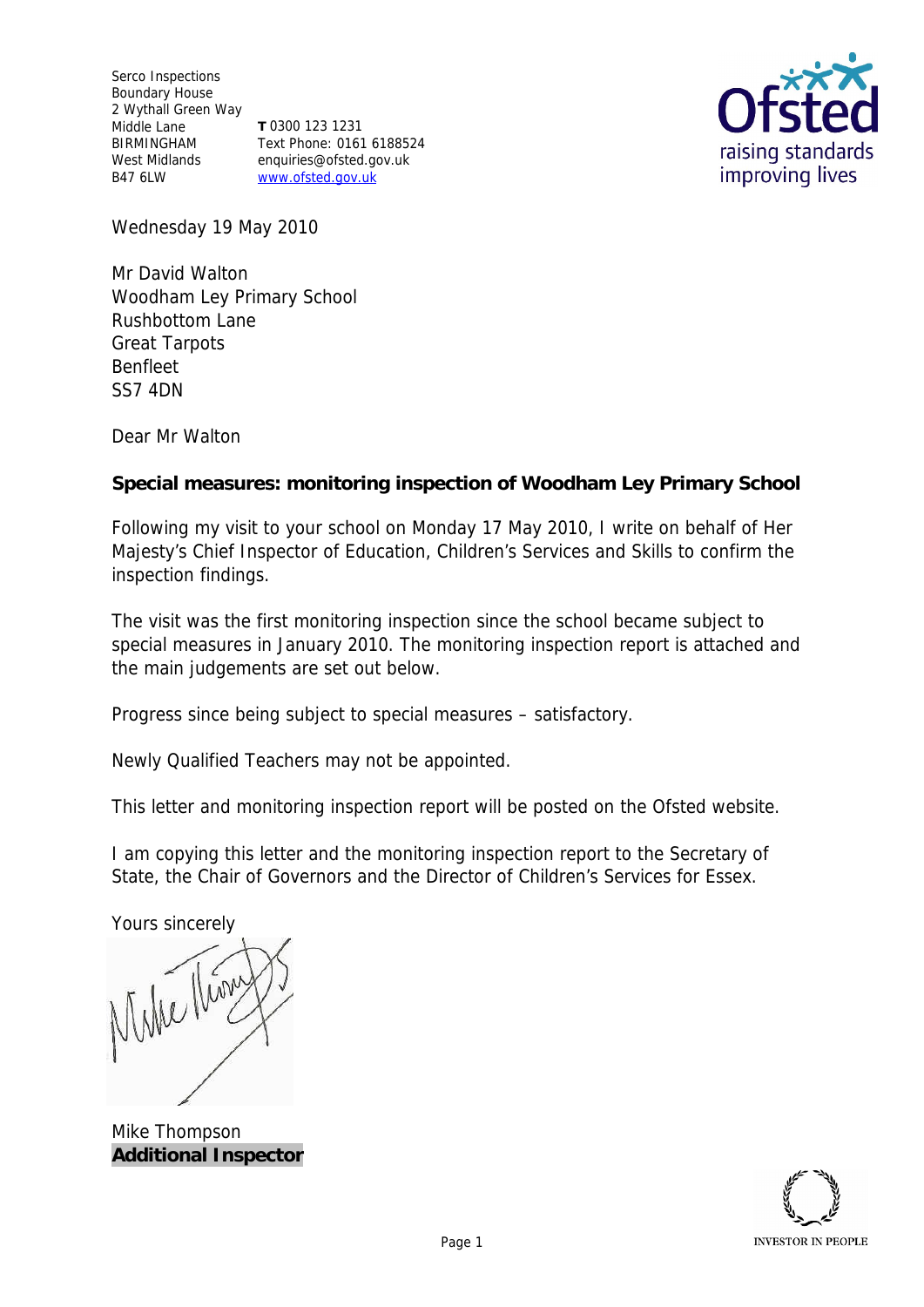

**Special measures: monitoring of Woodham Ley Primary School**

**Report from the first monitoring inspection on Monday 17 May 2010**

# **Evidence**

The monitoring inspector observed the school's work, scrutinised documents and met with the headteacher and advisory deputy headteacher, the teaching staff, pupils, the Chair of Governors and a representative from the local authority. He observed 12 lessons and looked at a range of information, including data showing the progress made by pupils and samples of pupils' work.

# **Context**

The acting headteacher, who had been at the school for one week at the time of the January inspection, was appointed to the permanent position of headteacher with effect from April 2010. The local authority has seconded an experienced deputy headteacher from a local school, on a full-time basis, to work alongside the new headteacher.

**Pupils' achievement and the extent to which they enjoy their learning**

The new headteacher has ensured that the collation of data to produce tracking grids provides easily understood information about pupils' attainment and their progress in achieving the targets set for them. However, he acknowledges that some of the data in these grids may be inaccurate because of weaknesses in teachers' assessments of their pupils. Observations of lessons and scrutiny of pupils' work in their books show that the progress of some pupils has improved, most notably in Year 5. However, progress remains inadequate overall in English, mathematics and science, as it has been for the past three years. This is because teachers' expectations of what pupils can achieve are too low. Attainment remains below average in mathematics and science, and low in English. Writing skills remain weak. There are too many pupils working at levels below those expected for their age and far too few exceeding them. This is because standards of handwriting are inadequate, pupils lack confidence as writers and, in most classes, they do not have enough opportunities to practise their skills by writing at length. Some of the youngest pupils have poor diction and immature speech patterns which go uncorrected by adults. Pupils' mathematical skills are adversely affected by insecure knowledge of basic functions, such as multiplication tables.

Teachers' marking of pupils' work is not yet effective enough in helping pupils to make progress. This is because most teachers do not make clear to their pupils precisely what they have to do to improve. Where constructive comments are made, pupils do not always act on them and teachers do not follow this up. Corrections are generally not used as a tool for improvement. A new marking system has been introduced with the intention of improving the effectiveness of the dialogue between teacher and pupils, but not all teachers are implementing it as intended.

**INVESTOR IN PEOPLE**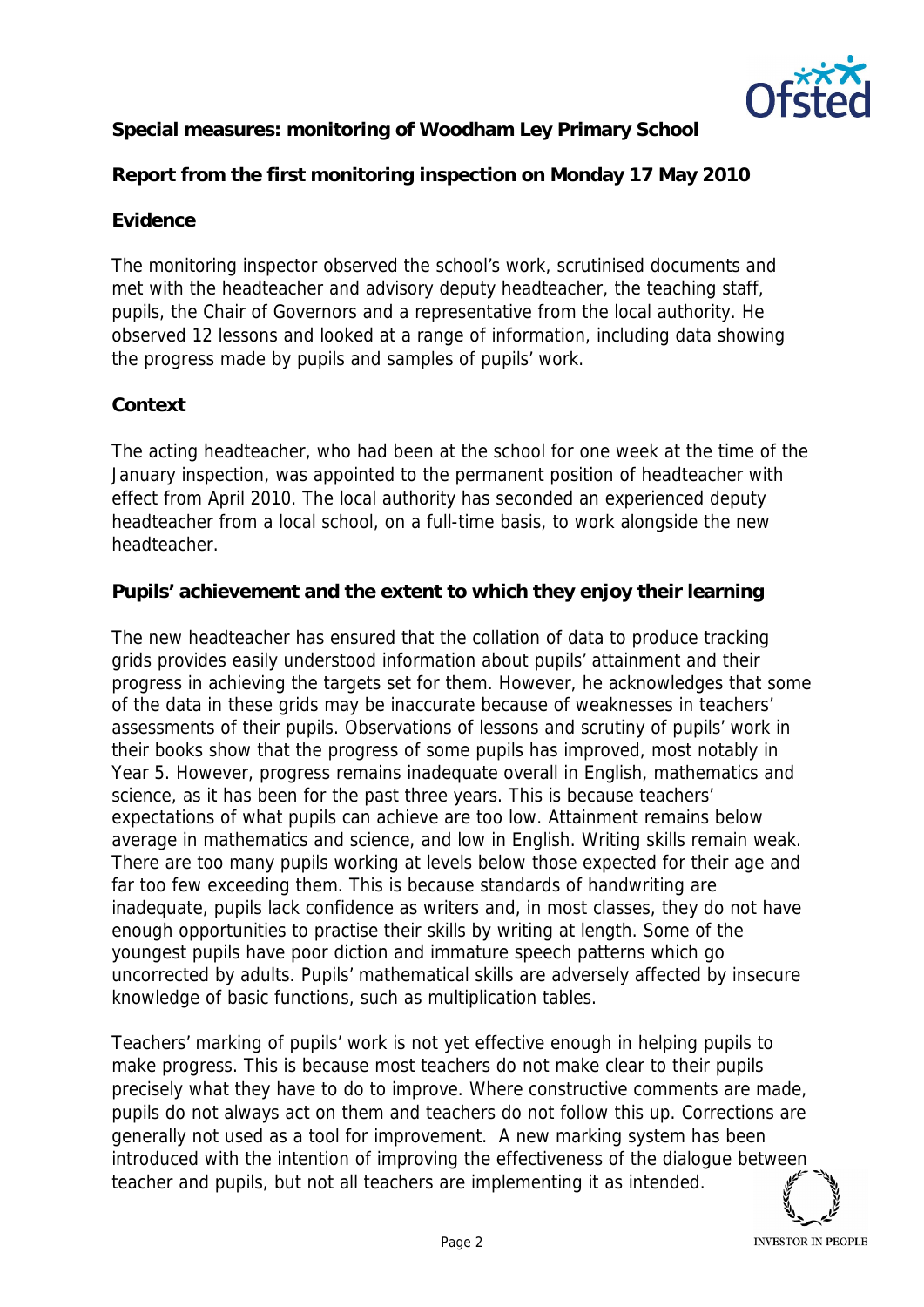

## **Other relevant pupil outcomes**

When asked to comment on improvements since the last inspection, all of the pupils interviewed felt that behaviour is now much better than it was. There are many reasons for this, including better arrangements for managing any incidents that occur at lunchtime and the revised 'Woodham Way', which sets out very clear expectations for pupils' conduct and appearance. At play, pupils relate well to one another. They say that another of the reasons for the better behaviour is that the new playground markings provide a clear demarcation of space and stimulate imaginative play. In the 12 lessons observed, behaviour was never less than satisfactory and in five lessons it was good. In class, pupils generally pay attention and are keen to contribute to discussions. Pupils say that they feel well looked-after and safe at school.

For a number of years attendance has been satisfactory. However, the overall rate for the current academic year is inadequate. There is a close correlation between low attainment and poor attendance. School data show that there are 30 pupils, comprising about a fifth of the roll, whose attendance is below 90%; about a quarter of these are from Year 6. The attainment of all of these pupils is either below or well below average in writing and, for a large majority, it is below or well below average in mathematics. Many are identified in the tracking data as being targets for extra attention and accelerated progress.

### **The effectiveness of provision**

The school's senior managers and the local authority are acutely aware that the weaknesses identified in teaching are not confined to English, which was the focus of the last report, but are widespread. The improvement of teaching has, rightly, been the highest priority. The wide range of measures put into place to improve teachers' skills is based securely on evidence gathered from careful analysis of information gathered. Observations of lessons showed that the programme of support and training is beginning to have a positive impact. For example, all teachers are now ensuring that their pupils know what they are to learn. Some consistently provide their pupils with well-paced and clear introductions to lessons, and there is evidence of all teachers using questioning well to develop pupils' learning.

In all lessons, all teachers provide good opportunities for pupils to act as 'talk partners' to help clarify their thinking and understanding. Nonetheless, teaching remains inadequate. This is because most teachers' expectations of the higher attaining pupils are too low. In many cases, all pupils are given the same or very similar tasks, and work is generally pitched at pupils in the middle ability groups, while those in the lower ability groups generally have extra help to complete their tasks. Data from the annual national tests in Year 6 and assessments in Year 2 clearly demonstrate the impact of this weakness, particularly in English, with far to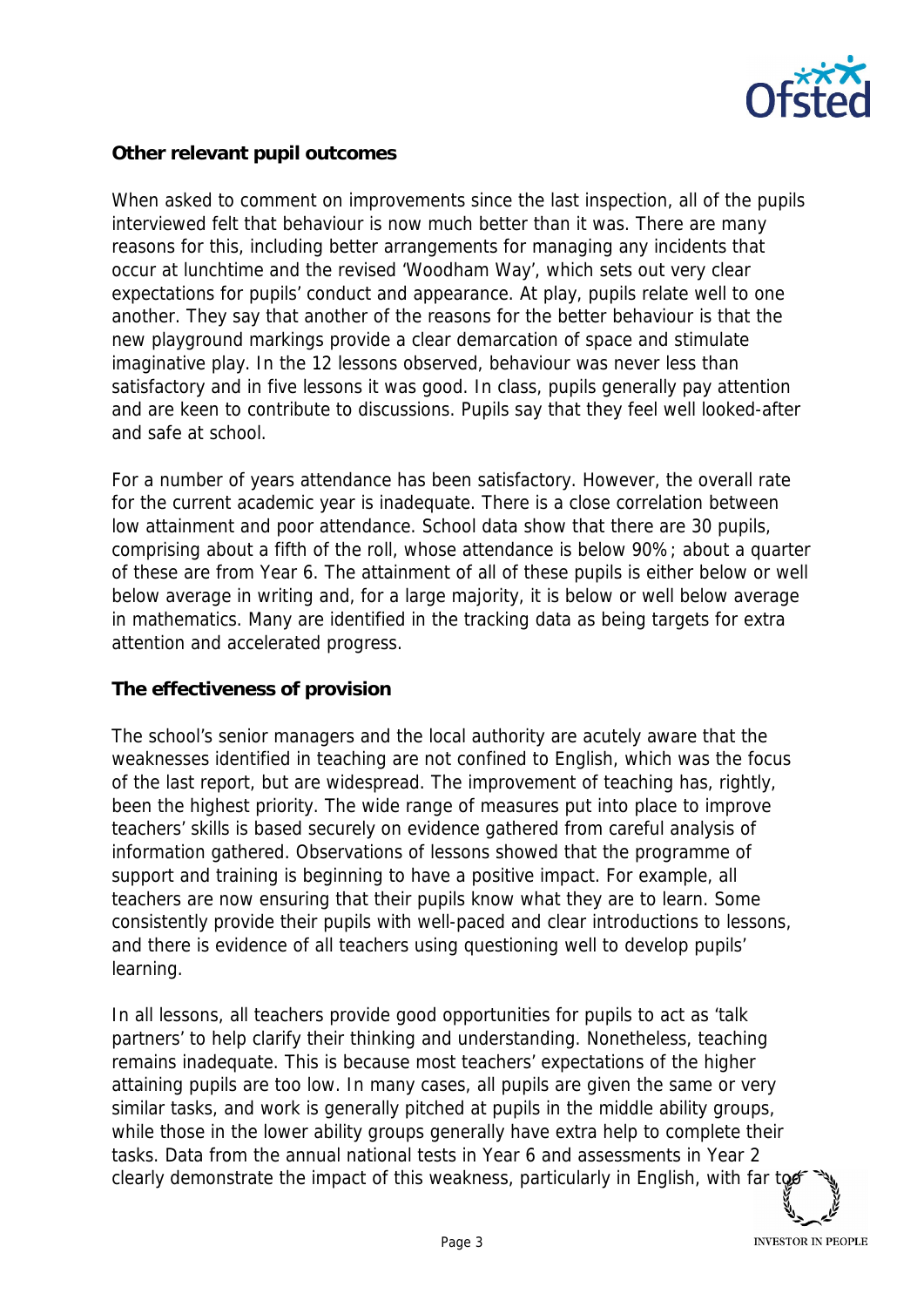

few pupils attaining the higher levels. In instances where the provision of similar tasks for all is appropriate, teachers do not always ensure different levels of challenge by setting separate success criteria for each ability group. In subjects other than English, mathematics and science, teachers have no assessment framework to guide their planning. This means that they have no guidance about what level of skills should be expected of pupils in each year group.

Good progress has been made in providing clear targets for pupils to work towards. A crucial factor in the success of this initiative is that pupils clearly understand how the target-setting system works and what their role is. In Years 5 and 6, for example, individual targets in English and mathematics are clearly displayed in the front of exercise books. Pupils' own assessments of their progress in meeting these targets, which are verified by the teachers, are generally accurate. A further innovation, which helps underpin this initiative and which teachers manage well, is the 'early morning work' which pupils begin as soon as they arrive at school during the time before registration. This session, which is focused on pupils' targets, provides a calm start to the day and a good climate for learning, and sets the tone for the rest of the day.

**The effectiveness of leadership and management**

In the very short period since their partnership began, the headteacher and consultant deputy headteacher have provided rigorous monitoring of all aspects of the school's performance. Through careful evaluation, they have developed a realistic view of the quality of teaching and learning, as well as a clear plan of action of what needs to be done to improve provision. Most of their efforts have been focused on improving teaching and learning, and the initiatives introduced are beginning to have a beneficial effect. These include 'pupil progress meetings' between senior managers and class teachers. The first of these has now taken place. The headteacher and deputy are acutely aware that developing the capacity of leadership at other levels in order to sustain improvement needs to be the next priority. However, work to develop teachers as leaders and managers needs to start from a low baseline. Although all teachers have responsibility for one or more subjects or aspects of the school's work, such as special educational needs, they have carried out very little monitoring in previous years and lack the skills required to do this. With the exception of provision for special educational needs, teachers have no clear plans for the development of their areas of responsibility. Work is underway to restructure the leadership and management of the school and new job descriptions are being drafted. Governance also requires significant improvement. There are currently vacancies for three governors and some governors have yet to complete their induction training. Some governors visit the school and report on what they have seen, but the majority do not. Plans are now in place for some of the governors to receive training in understanding and using data about the performance of the school.